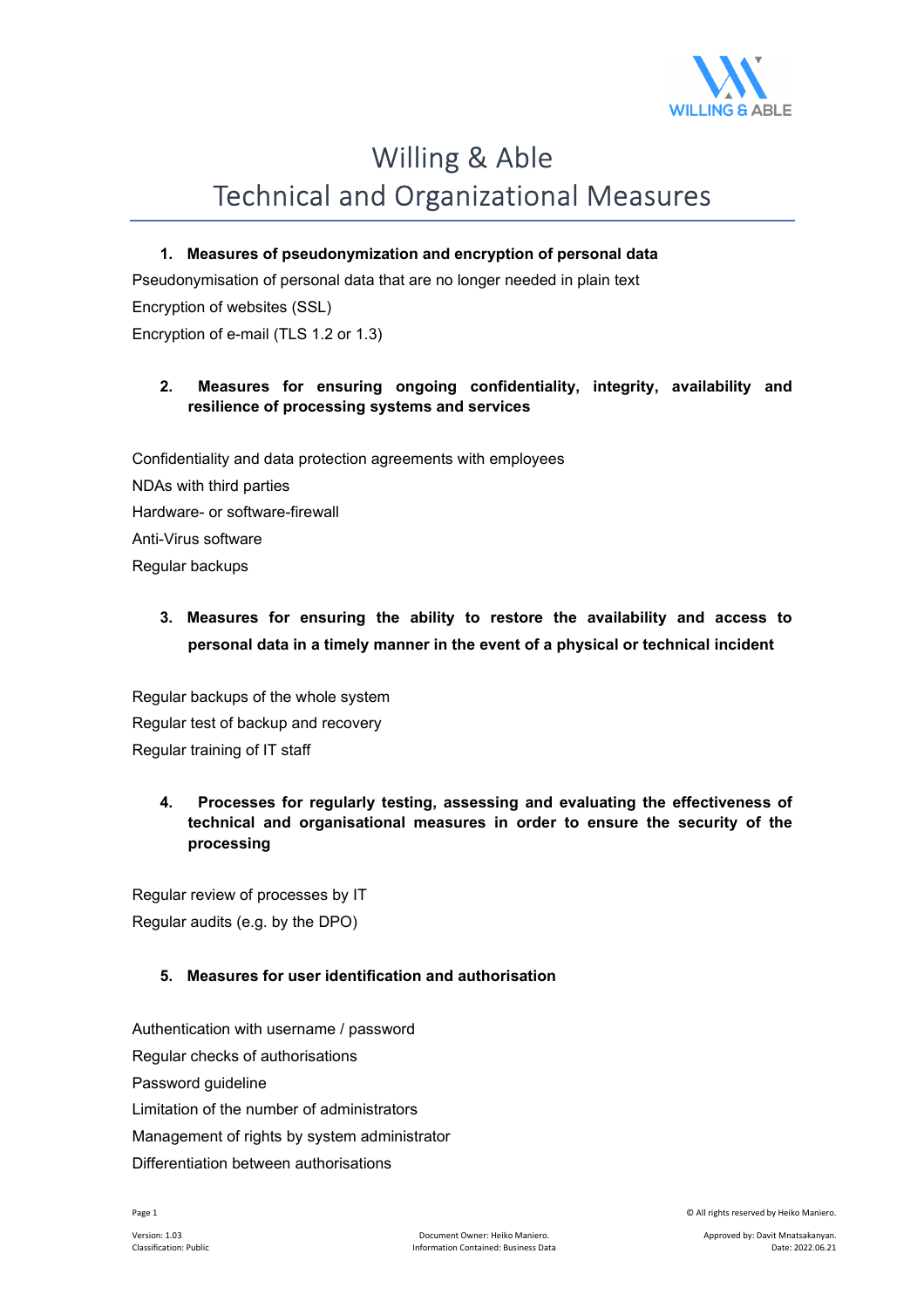

#### **6. Measures for the protection of data during transmission**

Use of encryption technologies Logging of activities and events Encryption of email (TLS 1.2 or 1.3) Use of company internal / restricted drives

#### **7. Measures for the protection of data during storage**

Logging of actions and events Limitation of the number of administrator's Firewall

# **8. Measures for ensuring physical security of locations at which personal data are processed**

Manual locking system Security locks Key control

## **9. Measures for ensuring events logging**

Logging activated on application level Regular manual checks of logs

#### **10. Measures for ensuring system configuration, including default configuration**

Configuration change control process Data protection by default and design is observed Configuration only by system administrator Regular training of IT staff

#### **11. Measures for internal IT and IT security governance and management**

IT security policy Training of employees on data security IT team with clear roles and responsibilities

#### **12. Measures for certification/assurance of processes and products**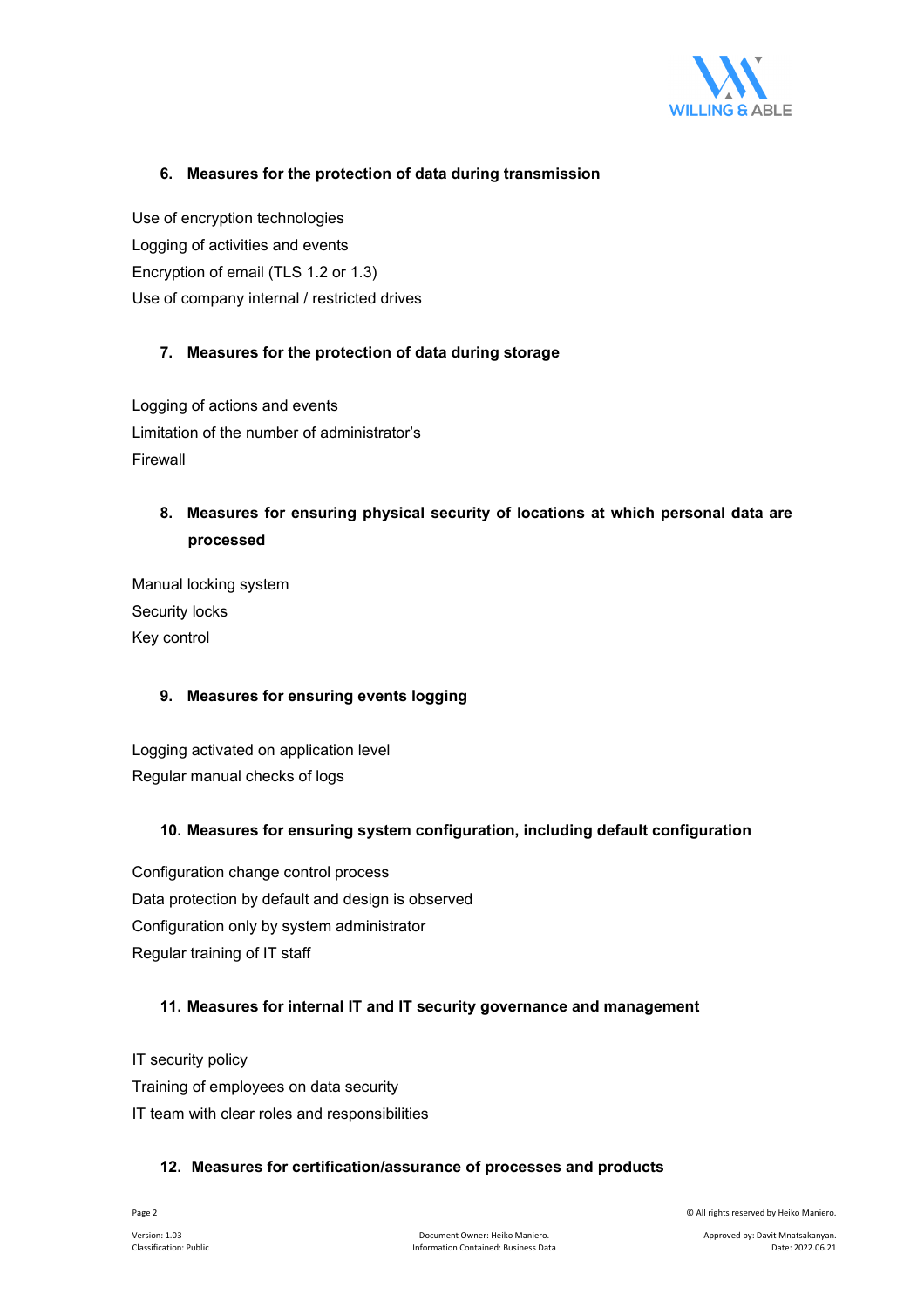

Clear overview of the provisions applicable to the provided products/services/processes Regular internal and/or external audits Assignment of audit responsibilities to certified experts

#### **13. Measures for ensuring data minimization**

Identification of the purpose of processing Assessment of a link between processing and purpose Identification of the applicable retention periods for each data category Secure erasure of the data after expiration of the retention period

#### **14. Measures for ensuring data quality**

Logging of entry and modification of data Assignment of rights for data entry Traceability of entry, modification of data by individual user names (not user groups)

#### **15. Measures for ensuring limited data retention**

Regular training on retention periods Regular audit and assessment of retained data

#### **16. Measures for ensuring accountability**

Provision of training / awareness rising Regular controls and checks Appropriate policies on data protection Conclusion of SCCs Use of secure data erasure Legal basis for processing exists for all activities Documented privacy policy

## **17. Measures for allowing data portability and ensuring erasure**

Personal data is stored in a structured format Monitoring of legal deadline ensured Observation of retention periods Establishment of data portability process Proper handling of data subject requests

Page 3 © All rights reserved by Heiko Maniero.